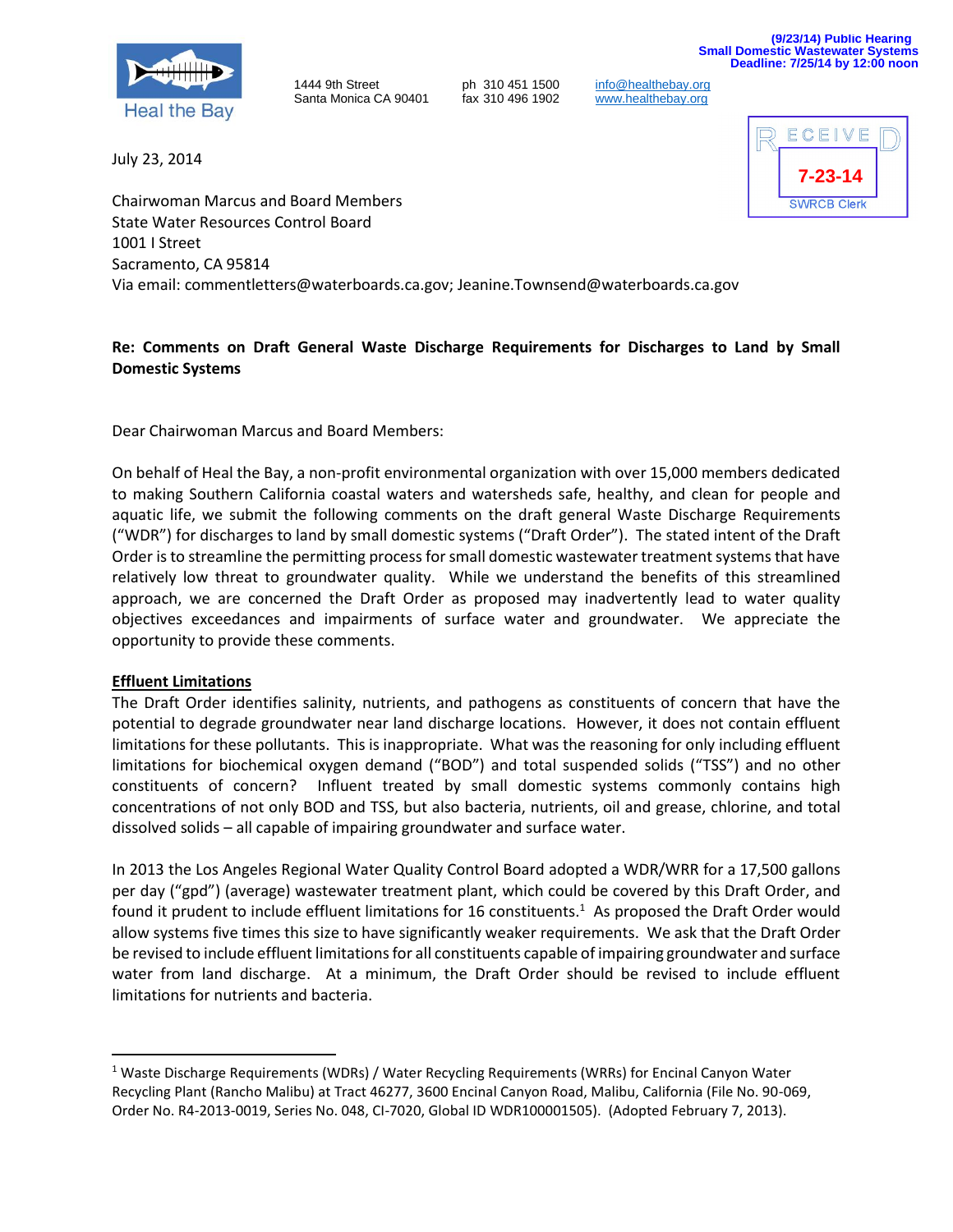

1444 9th Street ph 310 451 1500 [info@healthebay.org](mailto:info@healthebay.org)<br>
Santa Monica CA 90401 fax 310 496 1902 www.healthebay.org Santa Monica CA 90401 fax 310 496 1902 [www.healthebay.org](http://www.healthebay.org/)

## **General Order Applicability**

The Draft Order covers small domestic systems with monthly average flow rates under 100,000 gpd that discharge to land areas. This includes wastewater generated from individual residences, rural parks, schools, campgrounds, mobile home parks, road side rest stops, small commercial or residential subdivisions, restaurants, resort hotels/lodges, small correctional facilities, temporary fire-fighting camps, recreational vehicle ("RV") dump stations, and RV parks. Although we understand the Draft Order's intent to streamline the permitting process of smaller domestic systems with similar treatment methods, we are concerned that these systems may not all be conducive to a "one-size-fits all" permit. The quality of effluent discharged from small domestic treatment systems varies greatly depending on the size of system, age of the technology, system budget, treatment train, and influent volume and chemistry. This variability makes it extremely difficult to craft general WDRs protective of all beneficial uses. What was the justification behind including all land discharging small domestic systems under 100,000 gpd under one general order and not making any differentiation in requirements? Systems installed on commercial developments, resort hotels/lodges, and small correctional facilities often are small-scale package plants similar in technology to much larger treatment systems. These systems are much different than conventional septic systems installed for individual residences or temporary fire-fighting camps. Having the same regulatory oversight for small scale domestic systems and larger more complex systems may not be protective of groundwater and surface waters.

## **Monitoring Requirements**

Many of the Draft Order's proposed monitoring and reporting requirements are determined through the issuance of a "Notice of Applicability." A "Notice of Applicability" authorizes coverage under the Draft Order and contains site-specific monitoring and reporting requirements. Given the variability in size and treatment of systems covered under the Draft Order, the monitoring and reporting requirements should be representative of the effluent volume and system technology. How can we be sure that appropriate monitoring and reporting will be conducted? At a minimum, we suggest creating a tiered monitoring and reporting program that requires larger systems to monitor groundwater and surface water more frequently. Additionally, we suggest that nutrients be added to the surface water monitoring requirements for all systems. This would help to ensure groundwater and surface water impairments are not occurring.

## **Treated Wastewater Application Rate**

The Draft Order allows dischargers to apply treated effluent to Land Application Areas ("LAAs") during the irrigation season. To prevent ponding and surface runoff from over-application of treated wastewater, we suggest the Draft Order include agronomic rate application requirements, similar to those used in the recently adopted statewide General Waste Discharge Requirements for Recycled Water Use. Requiring agronomic rate application would safeguard against treated wastewater containing high concentrations of pollutants from reaching groundwater and surface water. Furthermore, it is unclear why a 24 hour buffer period was chosen between treated wastewater LAA application and precipitation events. Soils are often saturated for more than 24 hours following a rain event. We ask that wastewater application buffer periods be expanded to be representative of storm size, soil type, and infiltration rate.

## **Wastewater System Setback Requirements**

The Draft Order (Table 4 on page 15) summaries setback requirements for wastewater systems from domestic wells, flowing streams, ephemeral stream drainage, property lines, and lakes or reservoirs. The proposed septic tanks, aerobic treatment units, treatment system, and collection system setback